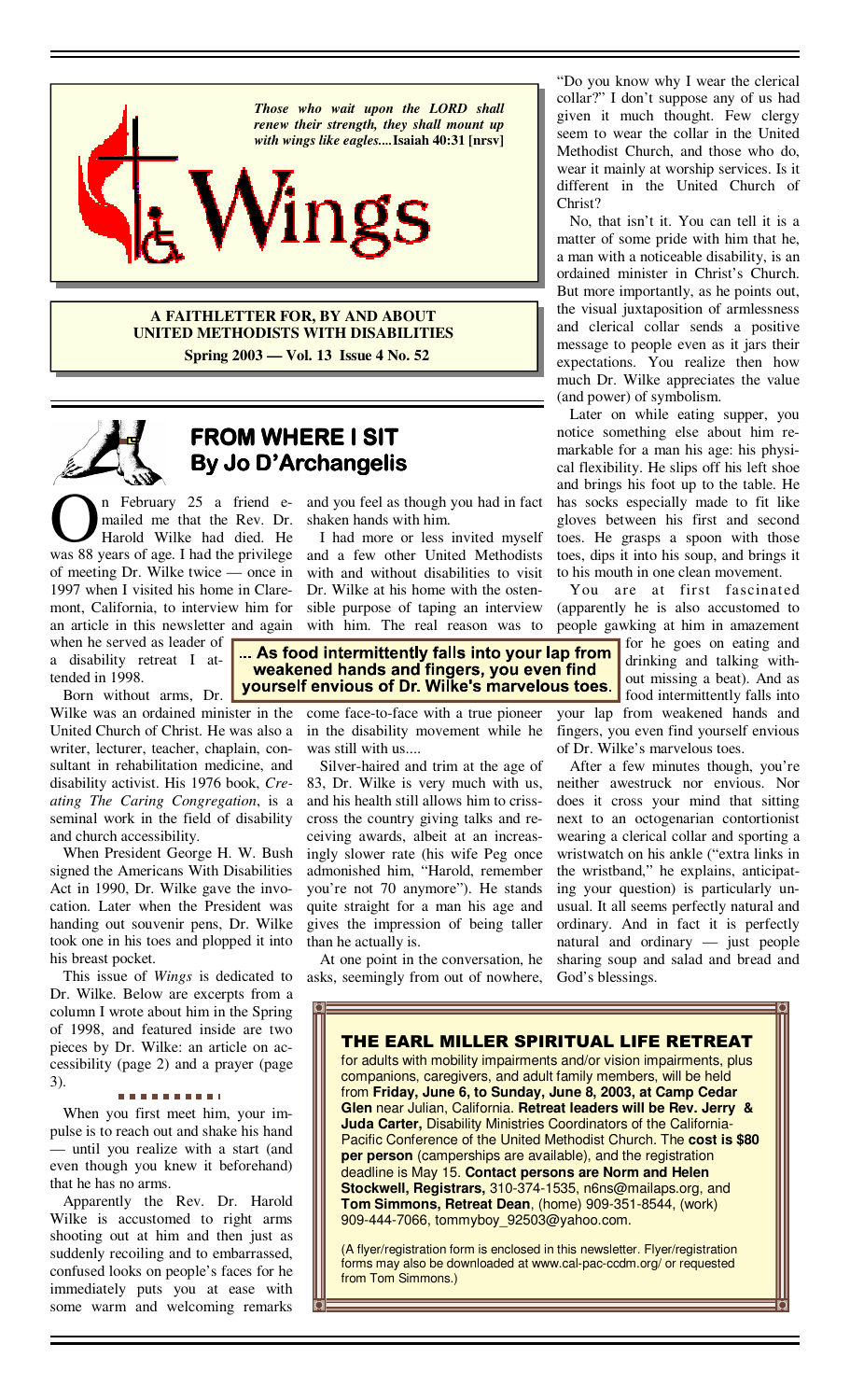

# **HARD QUESTIONS AND STRAIGHT ANSWERS By Dr. Harold Wilke**

 *Some Things For Congregations And Other Faith Communities To Consider In Regard To Accessibility For People With Disabilities* 

 **WHO** are *they*? "They" are those persons who are "different" from us because of any handicapping condition, including blindness, lack of hearing or speech, or other disabilities. The elderly? Yes, we know we have them, but more and more of them are staying away, finding the steps too difficult, the print too small, and the sound system inadequate for aging ears. Have these persons become "confined to their homes," or excluded from our building? Census data show a rapidly growing segment of older people. Are we ready for that number with their needs? We may call them "shut-ins," but they're really "shut-outs."

*All* persons of all ages with disabilities — blind, deaf, wheelchair users, retarded or developmentally disabled, persons with hidden disabilities comprise over 10% of the total population of every community. We say, "We don't have any of them here!" and we are right, of course, because most cannot get in or if in cannot easily participate.

 **WHAT** is accessibility? Simply put, accessibility is the mark of a congregation which is easily open to all people **Architecturally, In Communication, and In Attitude.** The first step in developing accessibility is to honestly assess our congregation or faith community in each of these areas.

 **WHERE** are *they*? People with disabilities are living in every neighborhood and in every segment of the population. They may be in private homes in some back bedroom, known only to the pastor for pastoral calls. They may actually be at work in the community but not active in the congregation, having "given up" on religion, church, or synagogue. But they are out there, a group growing rapidly every year due to accidents in home, on highway and at work, and thanks to better medical care that keeps alive those who in previous years would have died.

 **WHY** should accessibility be a priority for us? For one thing, because every Evangelism Committee ought to understand the potential of 10% of our neighborhood *un-churched*. For another thing, because it involves the basic meaning of our congregation. Since every congregation is a symbol of the whole family of God and God's word is to the whole world, then *every* local congregation is a microcosm of that whole world. Thus, every congregation is itself handicapped if it does not have persons with disabilities within it. Jesus' parable is clear: The one sheep outside of the fold is just as important as each of the ninety-nine within the fold. For people as well as dollars, do we understand this applica-



**Church Address** Fallbrook United Methodist Church 1844 Winterhaven Road Fallbrook, CA 92028 **Church Telephone** [760] 728-1472 **Church Fax** [760] 728-7433 **Church E-Mail** FUMC1887@tfb.com

tion of the parable of the Lost Sheep?

 **WHEN** is the right time to start? How about today?

 **HOW** do we start? By forming a committee advocating these concerns and by careful involvement of key persons, including persons with disabilities, in the congregation so that everyone can be helped to "get on board."

 Answering in positive action all of these questions — "Who?," "What?," "Where?," "Why?," "When?," and "How?" — can make us truly inclusive, truly fulfilling God's call that we be the whole family of the Divine, so that all people may become part of the healing community that is the church!

> **Adapted from "Occupancy In This Building Is Limited To Everyone,"** *The Caring Congregation:* **Journal of the Healing Community**

# I Am Disabled And… It is you, LORD,

who gives speech to mortals, who makes them mute or deaf, seeing or blind. As you are always with me, I need not fear because of my disabilities.

**Affirmation #4 adapted from Exodus 4:11-12 (NRSV) by Ken Tittle and Mariposa Ministry and Mariposa Online**

# **COMPUTER WINGS**

**T** wo e-mail versions of *Wings* are available for those with vision impairments and computer "reading" devices, those who have difficulty handling paper and print pages, those who live outside the USA, and those who just prefer computer viewing: (1.) A strictly e-mail version in unformatted text without graphics, and (2.) A formatted version with color graphics available to those able to open attached files in MS-Publisher 2000 format. Email Jo D'Archangelis at jodarlis@aol.com to request either, or both, of these versions.

 Beginning with the Fall 2002 issue, issues of *Wings* in their entirety may be accessed at

 www.cal-pac-ccdm.org/ Our thanks to Rev. Keith Andrew Hwang at the Cal-Pac Conference for designing and maintaining the new Council On Disability Ministries website!

 Selected articles from back issues of *Wings* 1995-98 may be accessed at

 www.mariposa-ministry.org (And while you're at it, please note the new URL for Mariposa Ministry.)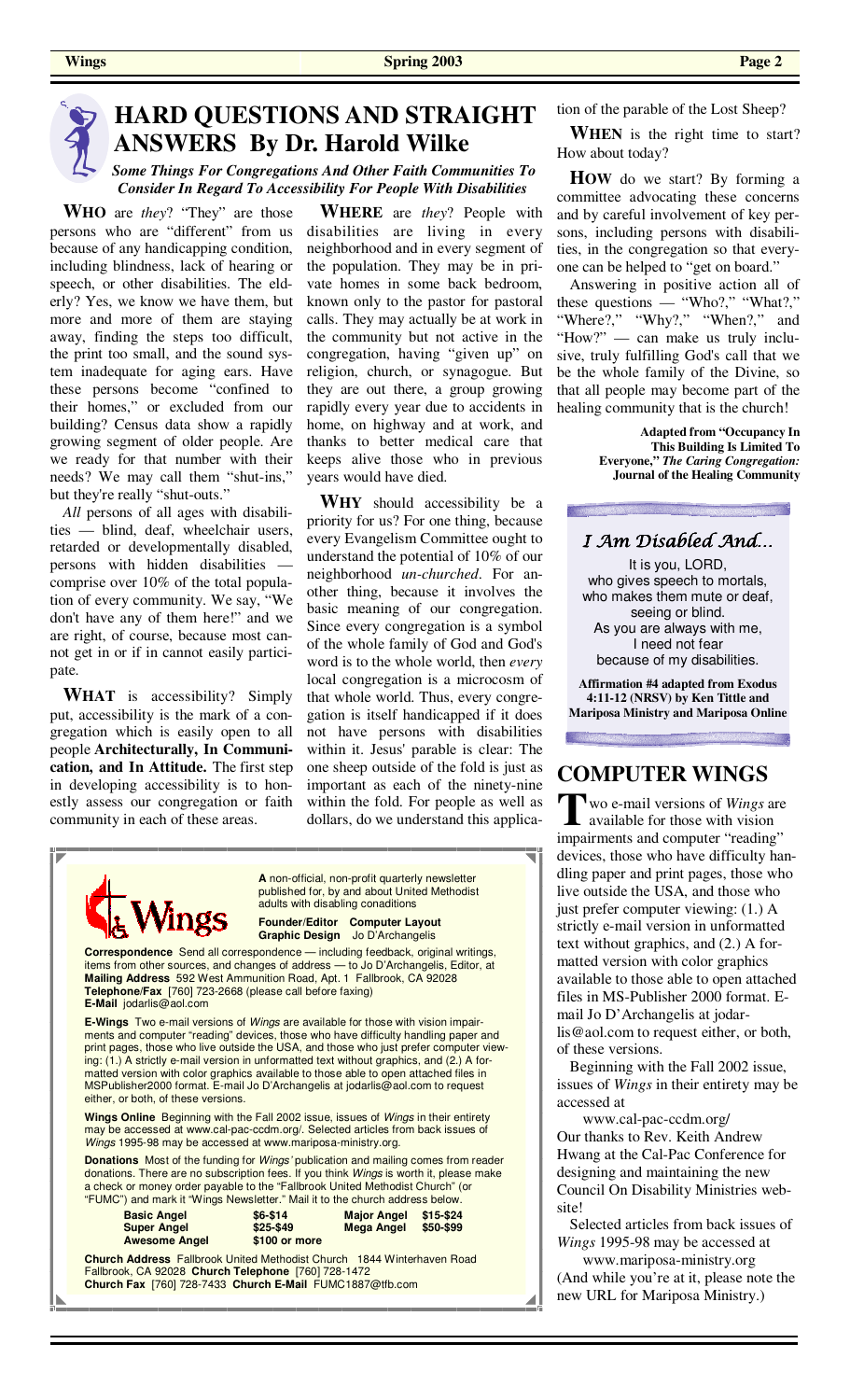

# **SMALL AND GREAT MIRACLES By Joni Eareckson Tada**

W ouldn't it have been won-<br>derful to live in Old Testa-<br>God's miracles? Watching the Red Sea derful to live in Old Testament times to see firsthand part and witnessing the sun stand still would have blown me away. Those larger-than-life miracles would have 'wowed" me over.

 But in contrast, look at the New Testament. Those miracles were a little more in line with the limitations the Lord put on himself. Instead of parting rivers, the miracles of Jesus got their makings from dirt and spit for a blind man's eyes. A little boy's brown bag lunch of fish and bread kick-started another miracle when Jesus fed the multitudes. Water sitting around in jugs waiting to be turned into wine. Small stuff. Simple stuff.

 The point? Jesus stayed within the bounds. He limited himself. Even though he was God in every sense of the word, he did things in a wonderfully human way. His miracles were flat and factual, pulled from dirt, water and wine. He did so to touch our hearts and minds, not to "wow" us or blow us away.

 Case in point: Remember in Luke 4:40 when everybody from the surrounding countryside brought sick or disabled people to see Jesus? It could have panned out this



way: *"Okay, all you blind people sit over here. And listen up all you who have a contagious* 

*disease...you guys sit way over there. Now! Where are the deaf? Okay, you deaf people gather on that hill over there. Calling all paralyzed people! Okay, okay, get yourselves in a group in the front here. Now, everybody in position? Everybody ready? Here goes! One, two, three…"* 

 Then with high drama and a wave of his hand, Jesus would shout, "Be healed!"

 Aren't you glad it didn't happen that way? No grand-scale miracles of epic proportions. Instead, Luke 4:40 records that Jesus healed individuals, not a crowd, *"...laying his hands on each one."* His most gentle touch was reserved for the deaf person, and he had nothing but tender words for the blind person who reached out to him. He ministered to each one individually. And in so doing, he performed divine feats in a very loving and human way.

 That's what is so amazing about Christ. Although the fullness of the

Godhead dwelt in him, he didn't make high drama of it. He glorified the Father, but not in a showy way. As someone has said, "Unlike the unapproachable 'smoke and fire' of the Old Testament Mt. Sinai, Jesus makes himself approachable through the love and tears of the New Testament Mt. Calvary."

 That's the kind of miracle God wants to do in your life today. He encounters people with disabilities in

this age with the same tenderness he showed 2,000 years ago. You are not a face in a sea of nameless people whom he divides into groups like "the deaf," "the blind," or "the paralyzed." You are an individual to him — an individual with unique needs unlike any other's.

 So ask [God] to touch your life today. His response may not be of epic proportions, but don't worry. He'll respond. His miracle may be smaller, but just as significant. Personal, but just as powerful. Because he's divine, yet, oh, so human, you can trust he cares.

**Reprinted by permission of JAF Ministries, from "Thoughts From Joni,"** 

# **PRAYER**

## **O God, Creator,**

 Maker of humankind in your own image, Who creates the earth, our Eden, our dwelling place, Pure and undefiled, Who places divinity within each of your children,

 God, Creator, help us to keep our bodies and minds Temples of your Spirit and images of your Divine Being

## **O God, Liberator,**

 You whose concern begins with liberation, Who commands oppressors: "Let my people go!" Who desires the loosing of shackles of slavery, Destroying chains which hold down people with disabilities, God, Liberator, free your people!

## **O God, One God, Whole, Wholly Holy,**

Who sees us as whole Even when those about us would make us less, Who reminds us that a rose is still a rose Even with a petal missing, God, Wholly Holy, help us to claim the wholeness you grant.

## **O God, Peacemaker,**

 Who desires that all humankind live as one family Of nations and peoples, in harmony with one another, Beyond divisions of gender, of class, Of ethnic origin, of ability/disability, God, Peacemaker, enable us to live in harmony With each other and at peace within ourselves.

## **O God, Healer,**

 Who wills that hurt be healed, Violence be ended, Healing take place, Destructive powers be shorn of strength Even before their evil impact is felt, And that, hereafter, none shall be hurt or destroyed In all your Holy Mountain.

## **To you, O God, we pray in all your many names**

 With joyous confidence and trust, Knowing you have called us into being as your children,

 Your royal priesthood, The whole world in your hands From the very beginning of time; And that underneath,

 Upholding, sustaining and supporting your whole creation, Are your own everlasting arms. Amen.

**— Harold Wilke —**

**Part of a presentation at the United Nations, July 9, 1992, and at the Vatican Conference on Pastoral Care, Rome, November 1992**